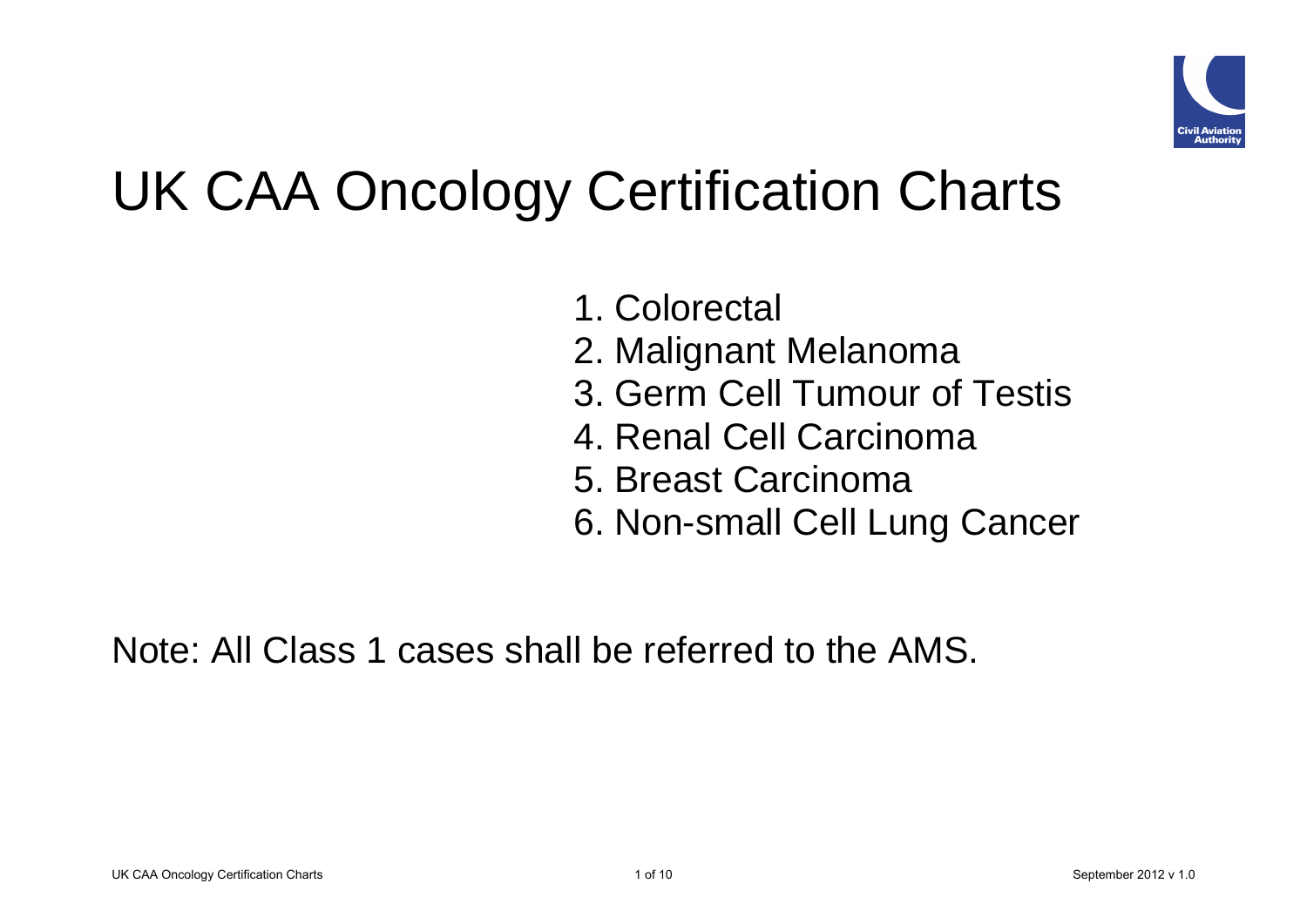

### **Certification assessment following colorectal cancer**

**Number of years since completion of treatment**



Dukes' stage  $A = T_{1-2}$ Dukes' stage  $B = T_{3-4}$ 

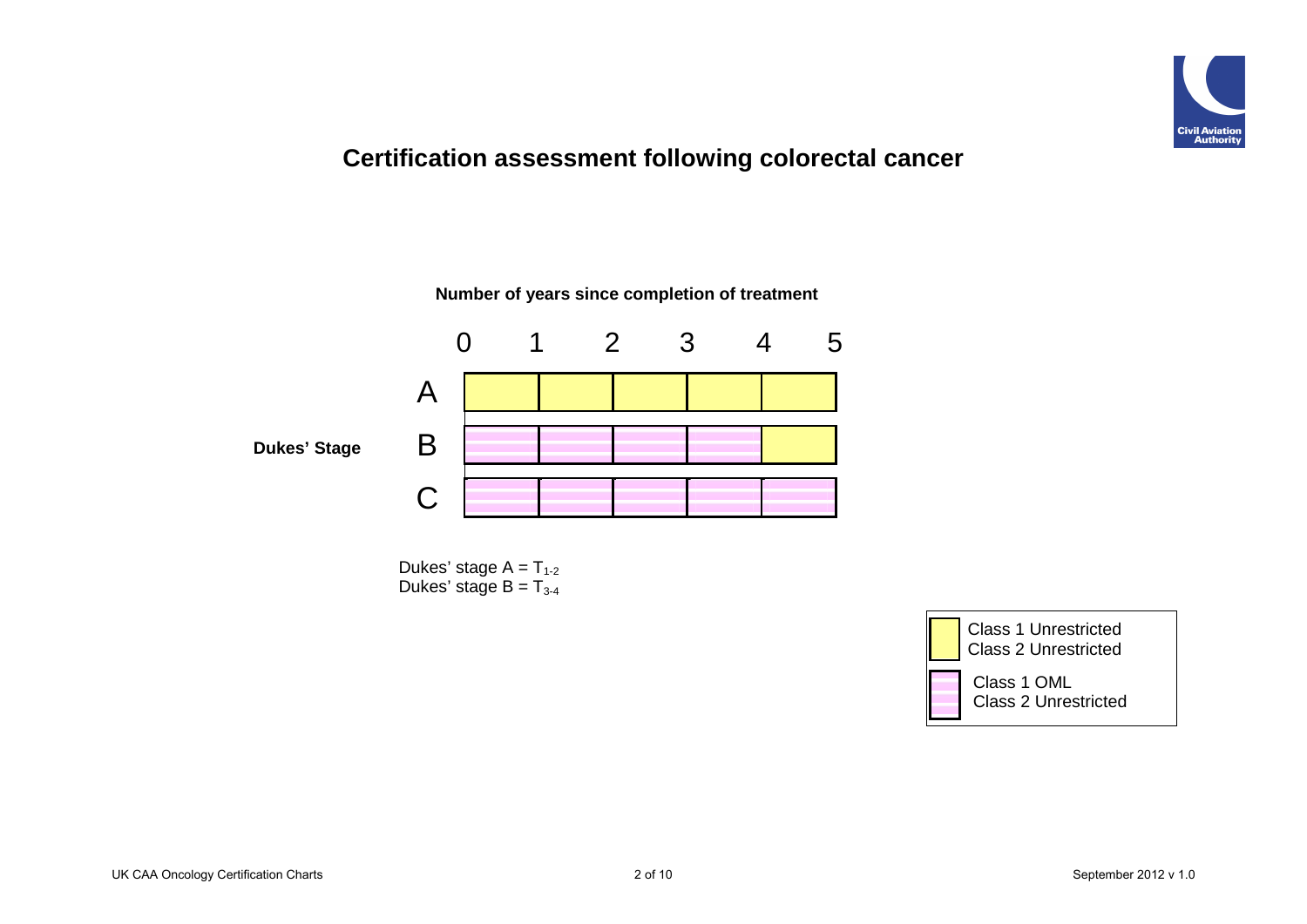

## $T_1 \leq 1$ mm  $T_2 \leq 2$ mm  $T_3 \leq 4$ mm  $T_4 > 4$ mm  $N<sub>1</sub>$ (macroscopic)  $N<sub>2</sub>$ (2-3 nodes)  $N_3$  $(4+$  nodes)  $M_1$  a (skin, subcutaneous) M1 b/c (other metastases) **Number of years since completion of treatment 0 1 2 3 4 5 6 7 8 9 10**

### **Certification assessment after excision of a primary cutaneous melanoma**



Class 1 Unrestricted & Class 2 Unrestricted

Class 1 OML and Unrestricted Class 2

No certification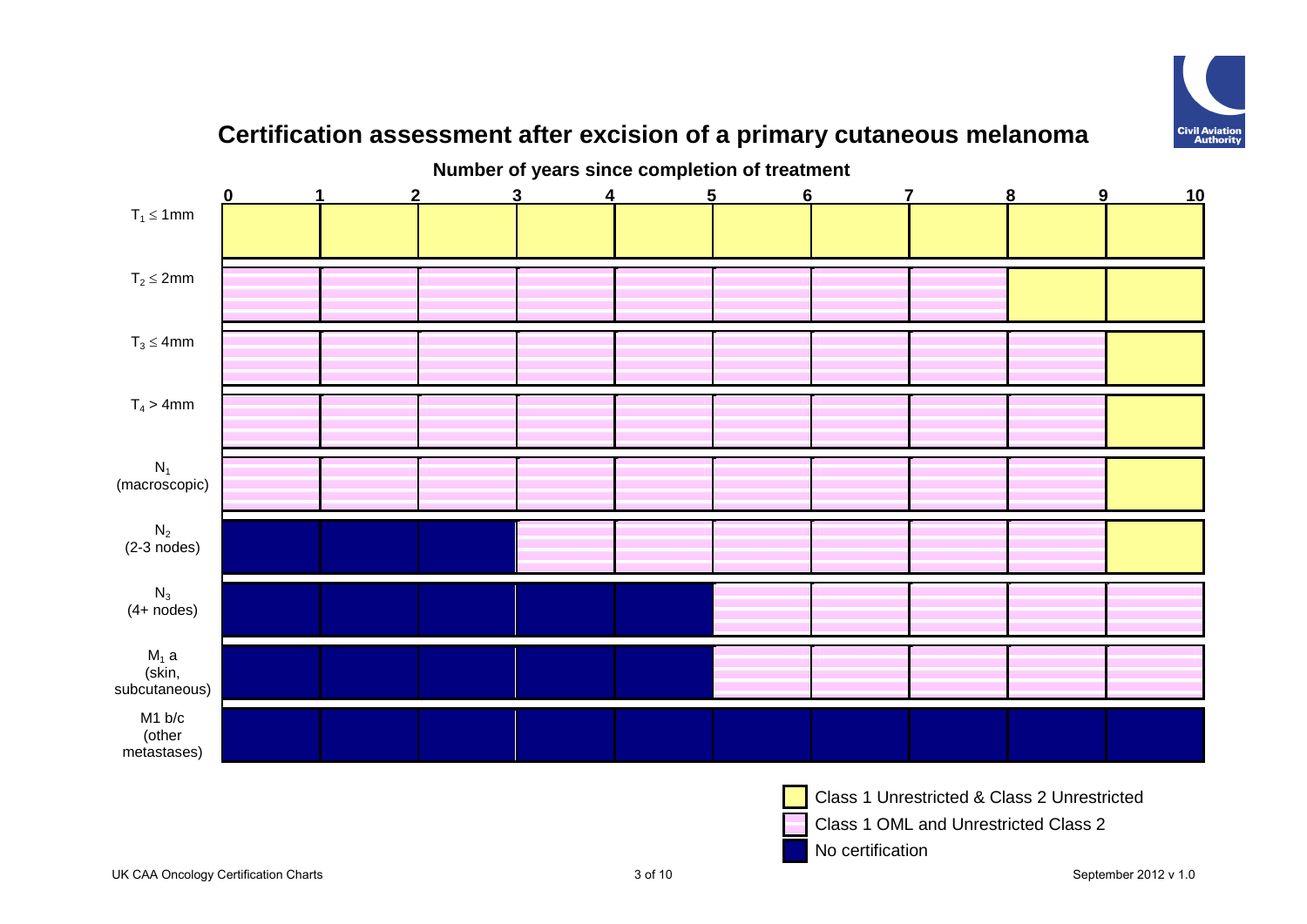

Comparison of staging classifications for malignant melanoma

| <b>Pathological</b> | <b>Clinical stage</b> | <b>Tumour</b> | <b>Nodes</b> | <b>Metastases</b> |
|---------------------|-----------------------|---------------|--------------|-------------------|
| stage               |                       | thickness     |              |                   |
|                     | T <sub>1</sub>        | $≤1mm$        | <b>No</b>    | <b>No</b>         |
|                     | T <sub>2</sub>        | $1-2mm$       | <b>No</b>    | <b>No</b>         |
| $\mathbf{I}$        | T <sub>3</sub>        | $2-4mm$       | <b>No</b>    | <b>No</b>         |
|                     | T <sub>4</sub>        | >4mm          | <b>No</b>    | <b>No</b>         |
| Ш                   | N <sub>1</sub>        | Any           | 1            | <b>No</b>         |
|                     | N <sub>2</sub>        | Any           | $2 - 3$      | <b>No</b>         |
|                     | N <sub>3</sub>        | Any           | $4+$         | <b>No</b>         |
| IV                  | M                     | Any           | Yes/No       | Yes               |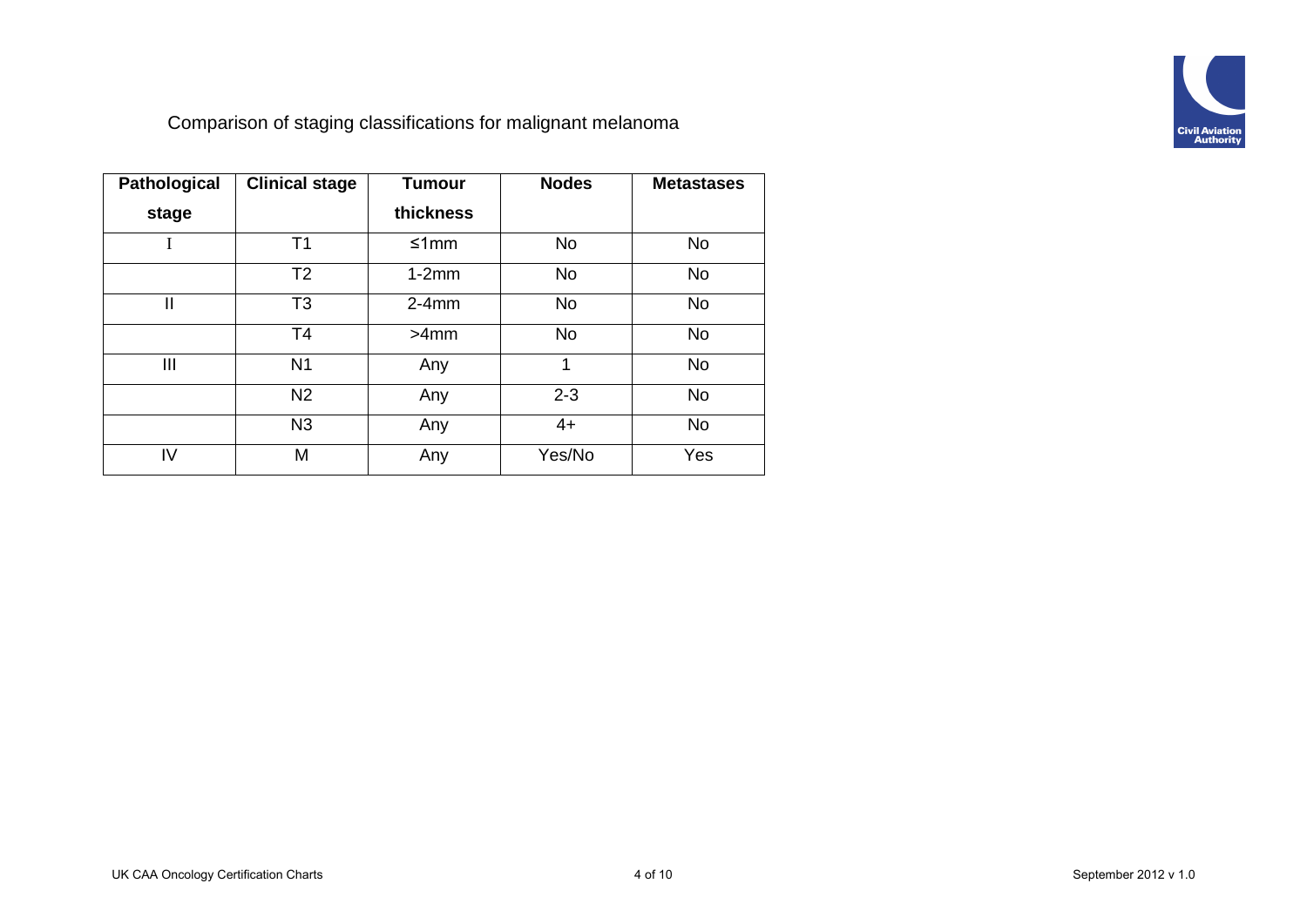

### **Certification assessment after treatment for a germ cell tumour of the testis**





#### **International Germ Cell Cancer Collaborative Group (IGCCCG) Prognosis**

| Good prognosis $=$       | NSGCT:<br>$LDH < x 1.5$ normal | All seminoma except non-pulmonary metastases<br>AFP < 1000<br>hCG < 5000                        | $AFP = alphafoetoprotein in ng/ml$<br>$hCG =$ human chorionic gonadotrophin in iu/l |
|--------------------------|--------------------------------|-------------------------------------------------------------------------------------------------|-------------------------------------------------------------------------------------|
| Intermediate prognosis = | NSGCT:                         | Seminoma with non-pulmonary metastases<br>AFP < 10,000<br>hCG < 50.000<br>LDH up to x 10 normal | $LDH =$ lactate dehydrogenase                                                       |
| Poor prognosis $=$       | NSGCT:                         | AFP > 10.000<br>hCG > 50,000<br>LDH more than x 10 normal                                       |                                                                                     |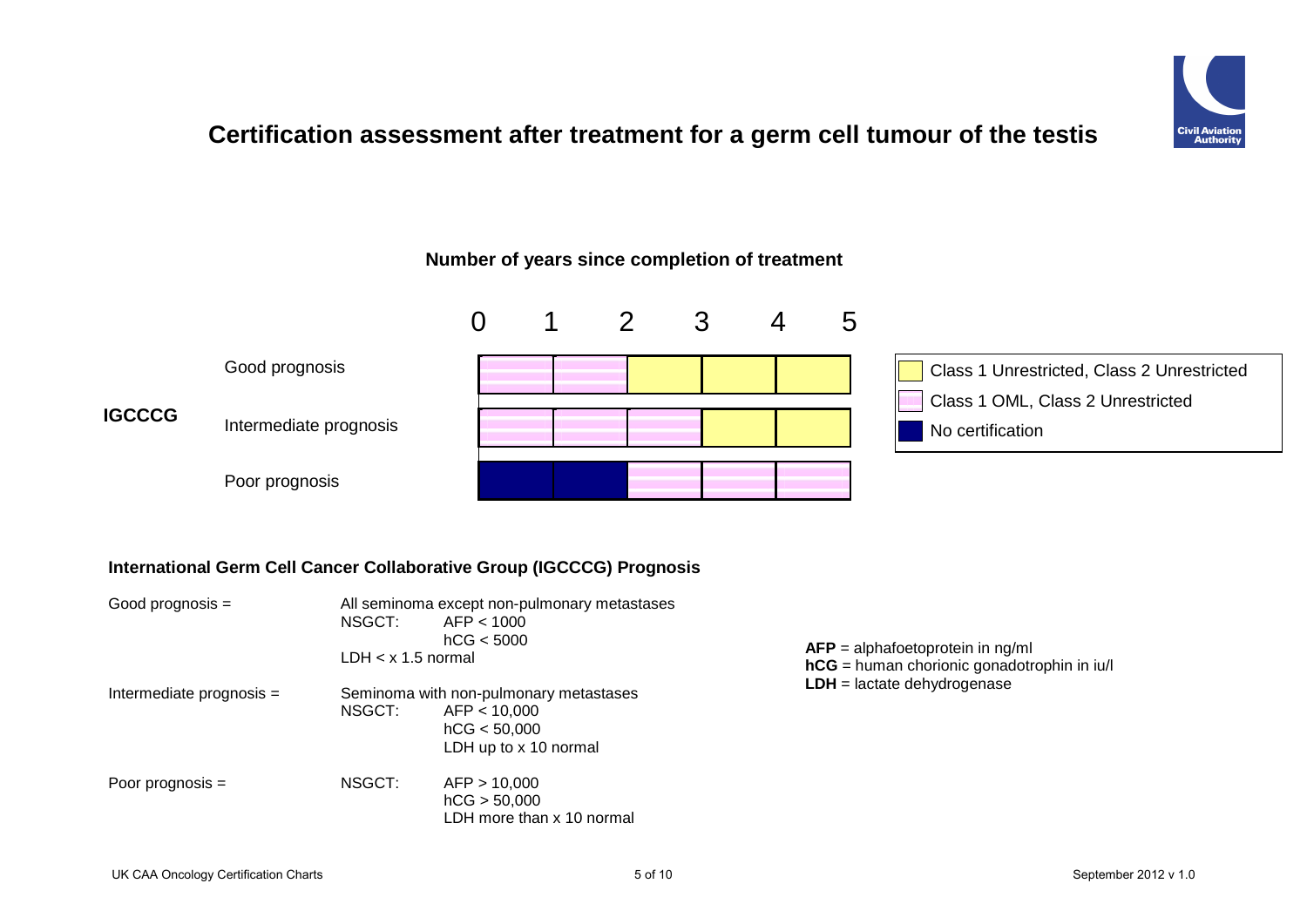

#### **Certification assessment after treatment for renal cell carcinoma**



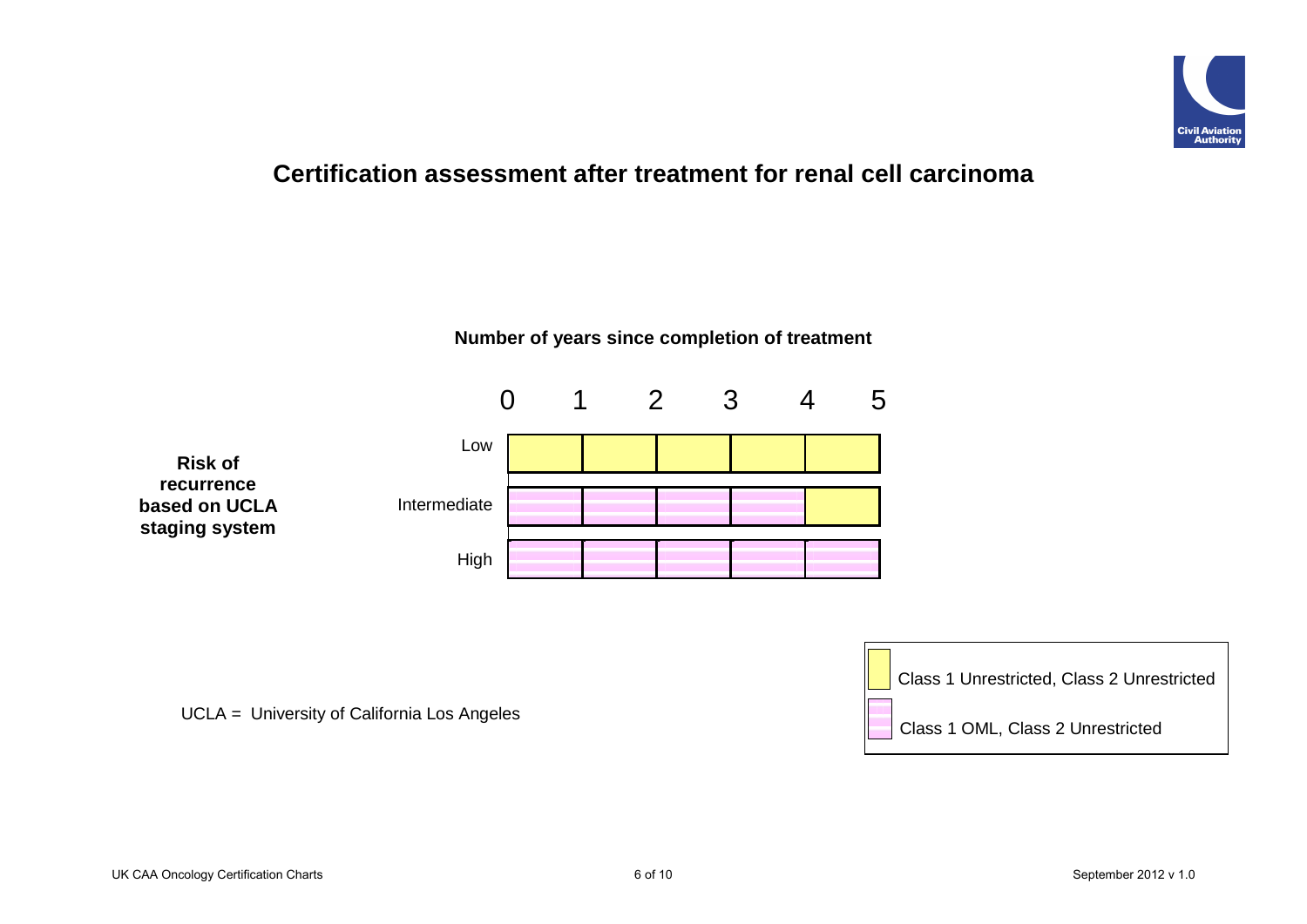

UCLA integrated staging system for  $N_0M_0$  renal cell carcinoma

| <b>Risk Factor</b> | <b>T</b> Stage | Grade   | Performance   | 5 year Survival |
|--------------------|----------------|---------|---------------|-----------------|
|                    |                |         | <b>Status</b> |                 |
| Low                |                | $1 - 2$ | 0             | 91%             |
| Intermediate       | $1, 2$ or $3$  | Any     | Any           | 71-80%          |
| High               | 4              | Any     | 0             | 40-55%          |
|                    | or             |         |               |                 |
|                    | 3              | Any     | $1+$          |                 |
|                    |                |         |               |                 |

Performance Status is determined according to the Eastern Co-operative Oncology Group criteria.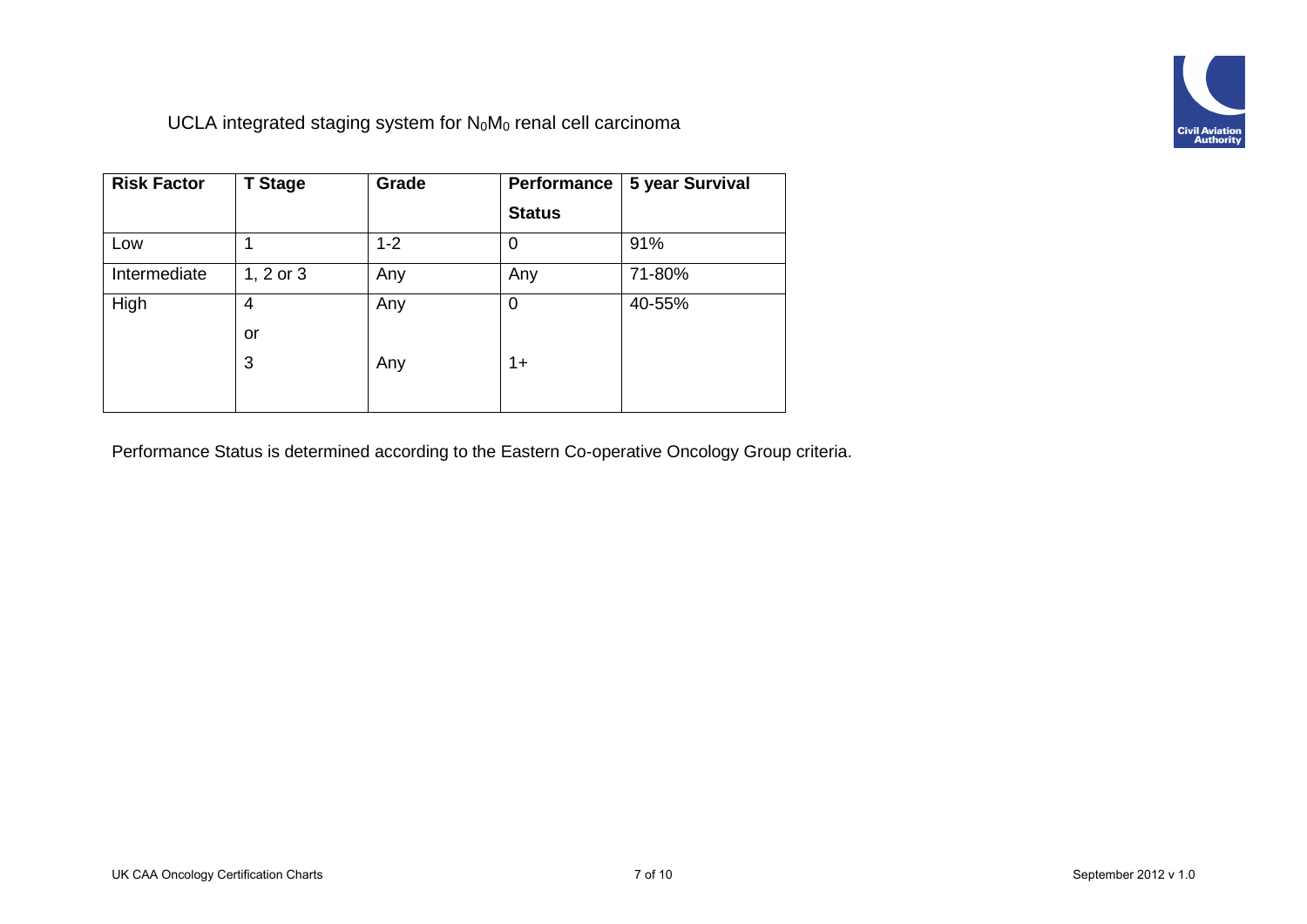

#### **Certification assessment after treatment for breast cancer**

**Number of years since completion of treatment**



| Class 1 Unrestricted, Class 2 Unrestricted |
|--------------------------------------------|
| Class 1 OML, Class 2 Unrestricted          |
| No certification                           |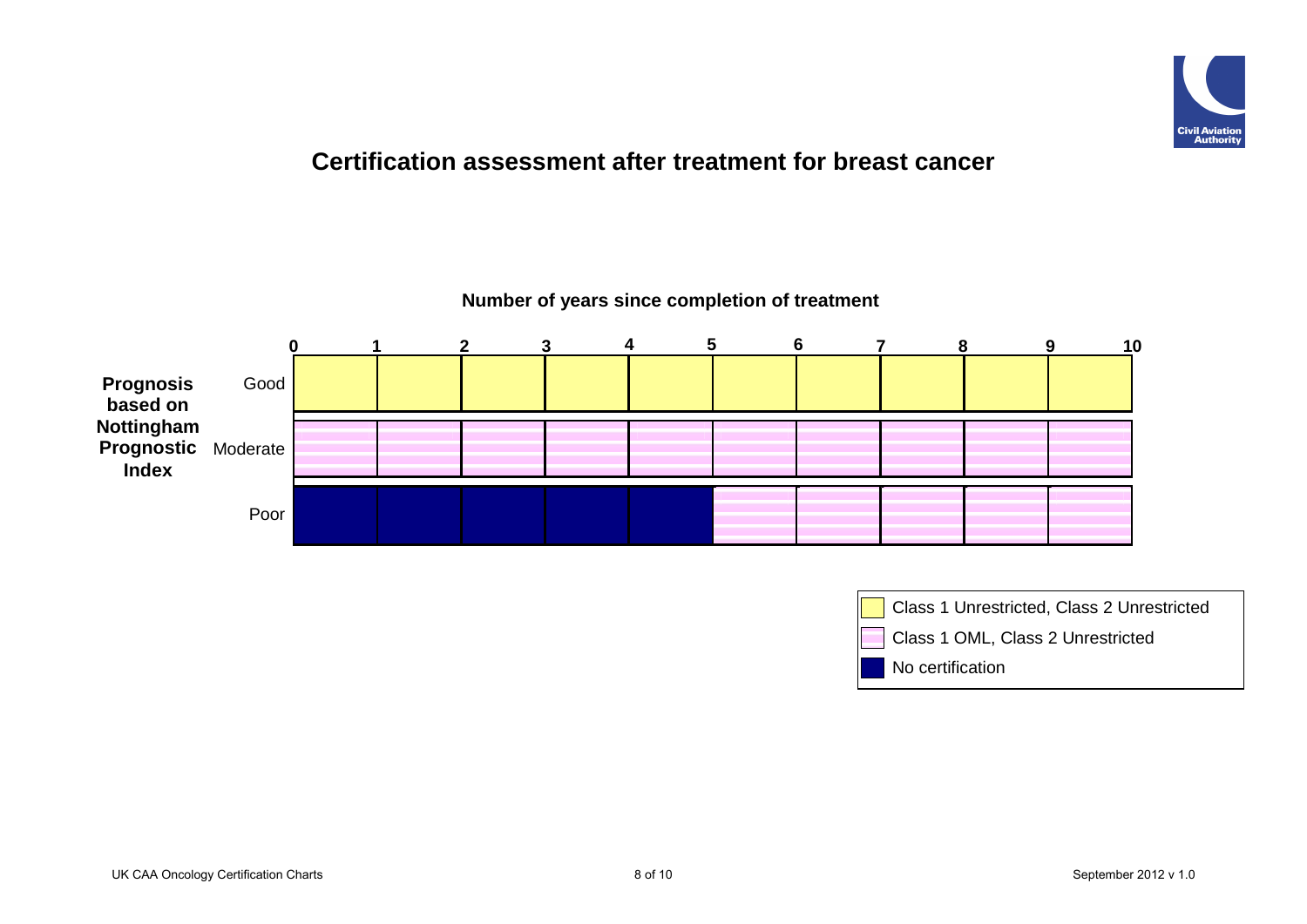

15 year survival for breast cancer using the NPI prognostic groups

| Prognosis | <b>NPI</b>  | 15 year survival |
|-----------|-------------|------------------|
| Good      | < 3.4       | 80%              |
| Moderate  | $3.4 - 5.4$ | 42%              |
| Poor      | >5.4        | 13%              |

The most significant indicators of prognosis are tumour grade, stage as indicated by histological lymph node involvement and tumour size. The Nottingham Prognostic Index (NPI) (Haybittle, 1982) uses these factors to predict outcome on an individual basis by applying the formula:-  $NPI = 0.2$  x size (in cm) + Stage (I-III) + Grade (1-3; good, moderate, poor)

Stage I = No lymph node involvement

Stage II = Lower axillary or internal mammary nodes positive

Stage III = Apex or both axillary and mammary nodes positive